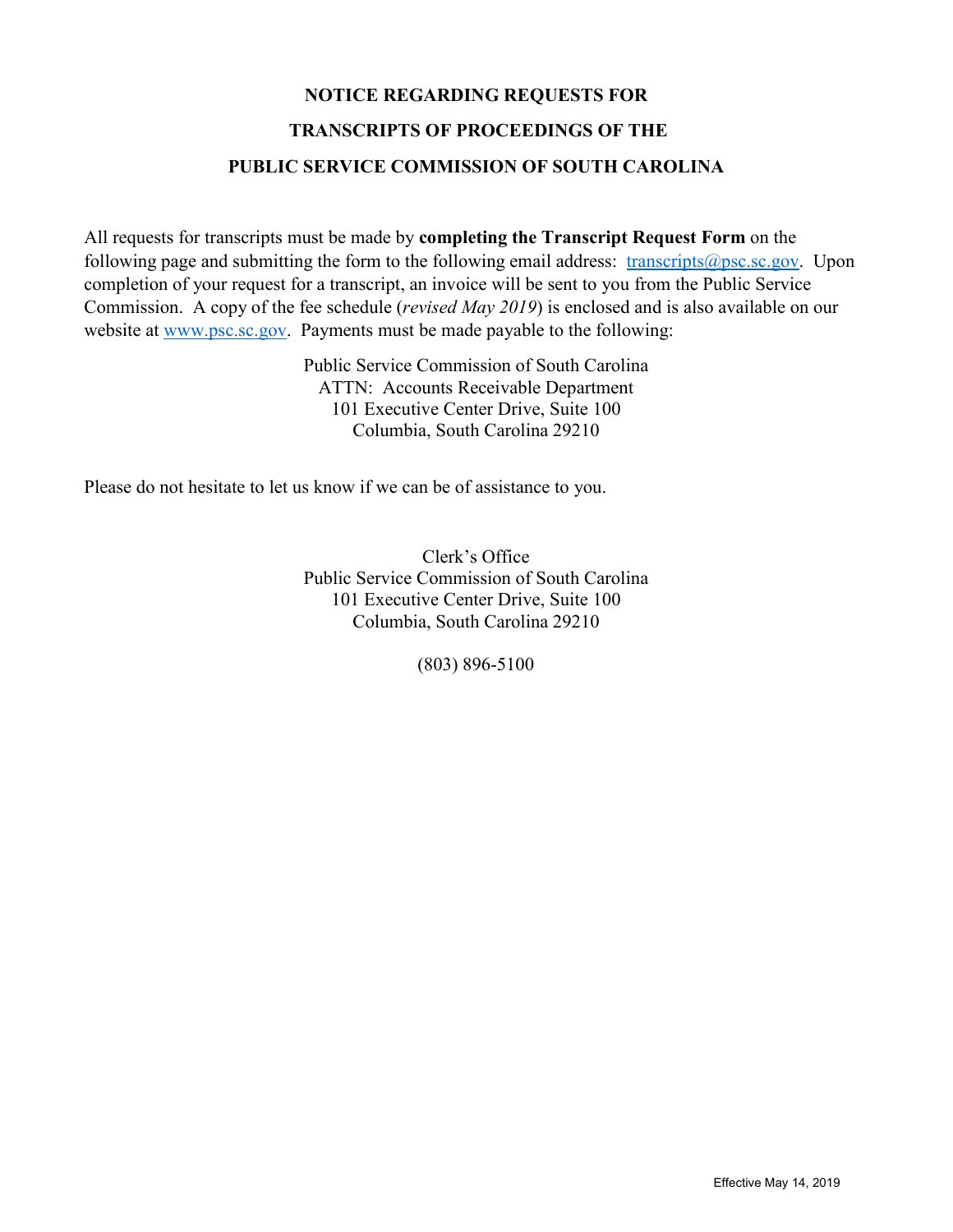## **Transcript Request Form**

Pursuant to SC Code 58-5-310 and Regs. 103-850 and 103-856, the transcribed paper copy is the official record of court proceedings. You may request a transcript by completing this form and emailing it to the Chief Clerk/Administrator of the Commission at [transcripts@psc.sc.gov.](mailto:transcripts@psc.sc.gov.) Once the Commission receives your request, it will be processed. Once your request is received, you will receive a copy of this form with the bottom portion completed. If you need to cancel the transcript request for any reason, you are responsible for paying for the pages of the transcript that have already been completed at the time of the cancellation.

| <b>Requestor's Information</b>                                                   |                      |                                                   |                       |  |
|----------------------------------------------------------------------------------|----------------------|---------------------------------------------------|-----------------------|--|
| <b>Full Name:</b>                                                                | <b>Phone Number:</b> |                                                   | <b>Email Address:</b> |  |
| Law Firm (if applicable):                                                        | <b>Address:</b>      |                                                   |                       |  |
| <b>On Behalf Of:</b>                                                             | City:                | State:                                            | Zip:                  |  |
| <b>Docket Number(s):</b>                                                         | <b>Case Caption:</b> |                                                   |                       |  |
| Date(s) of Hearing:                                                              | charges may apply):  | Date Requested for Transcript Delivery (expedited |                       |  |
| Do you require an estimate prior to moving forward with this request? Yes $\Box$ |                      |                                                   | $\mathbf{N}$ o $\Box$ |  |

**Requestor's Signature: \_\_\_\_\_\_\_\_\_\_\_\_\_\_\_\_\_\_\_\_\_\_\_\_\_\_\_\_\_\_\_\_ Date:\_\_\_\_\_\_\_\_\_\_\_\_** 

*(Typed name will serve as signature)*

| <b>For Court Reporter Use Only</b> |  |                          |                       |  |
|------------------------------------|--|--------------------------|-----------------------|--|
| <b>Full Name:</b>                  |  | <b>Date Received:</b>    | <b>Email Address:</b> |  |
| <b>Number of Pages:</b>            |  | <b>Estimated Amount:</b> |                       |  |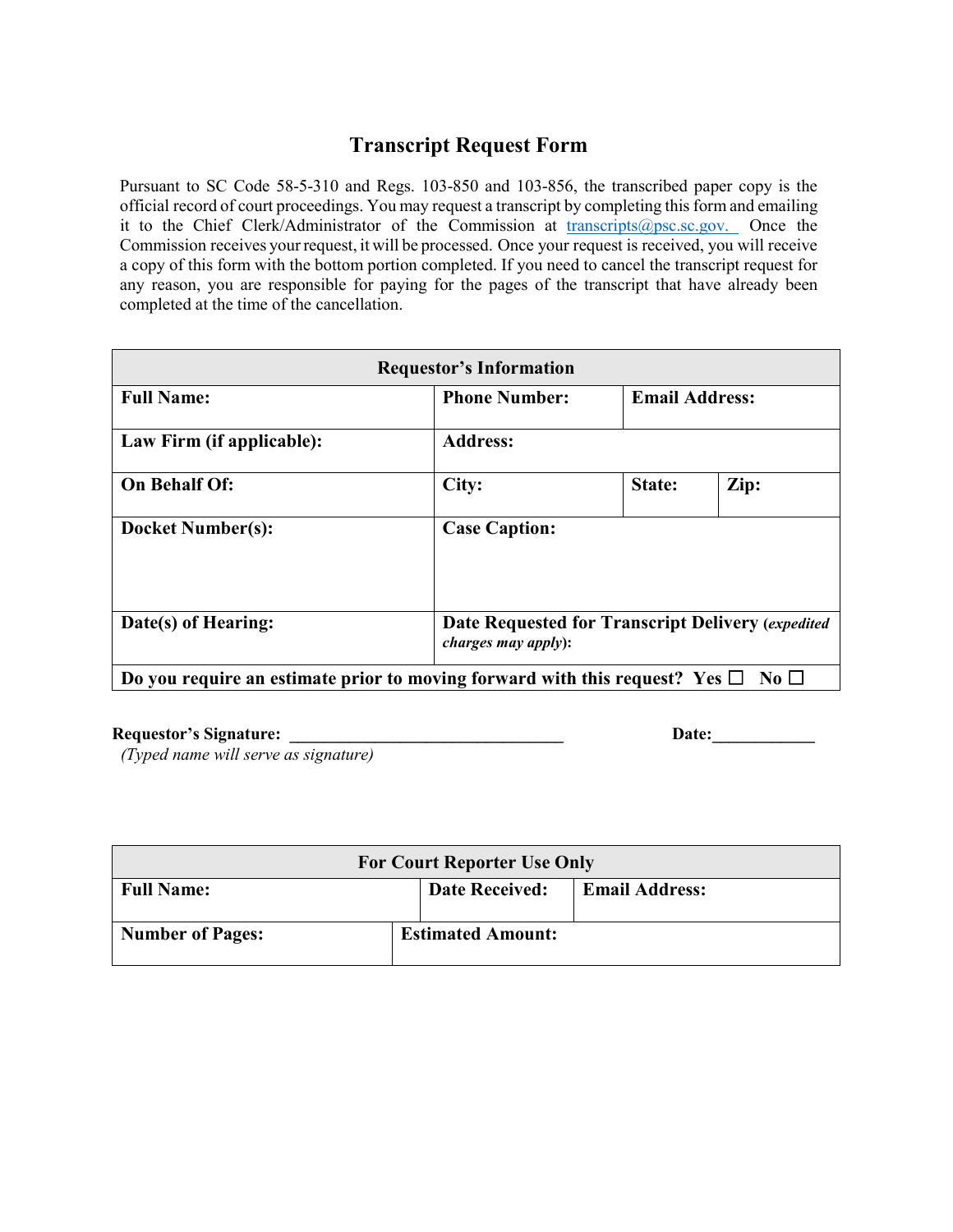Pursuant to SC Code 58-3-60, 58-5-310, 58-9-1190, 58-27-2140, 58-33-150 and Regs. 103-850 and 103-856, the transcript of record produced by the court reporter/stenographer designated by the Commission shall be deemed the official transcript.

When such designated court reporter is the staff court reporter of the Commission, the following fees and charges shall apply for requested transcripts:

#### *Schedule A*

1st order by party (electronic PDF transcript/optional hardcopy)

| \$3.25 / pg | live testimony                                                                                                                                             |
|-------------|------------------------------------------------------------------------------------------------------------------------------------------------------------|
| \$0.25/pg   | prefiled testimony read into the record and inserted in transcript;<br>(subject to \$70 maximum charge per transcript or volume of hearing<br>proceedings) |
| n/c         | exhibits (PDF version)                                                                                                                                     |

#### *Schedule B*

2nd/subsequent orders by parties (electronic PDF transcript/optional hardcopy)

| \$1.00 /pg  | live testimony                                                                                                                                             |
|-------------|------------------------------------------------------------------------------------------------------------------------------------------------------------|
| $$0.25$ /pg | prefiled testimony read into the record and inserted in transcript;<br>(subject to \$35 maximum charge per transcript or volume of hearing<br>proceedings) |
| n/c         | exhibits (PDF version)                                                                                                                                     |

### *Schedule C*

#### Additional charges

| \$2.75 / pg | Next day expedited delivery by 4:45 p.m.                                                                                                                                    |
|-------------|-----------------------------------------------------------------------------------------------------------------------------------------------------------------------------|
|             | $1.00 / pg$ 2 - 7 day expedited delivery                                                                                                                                    |
| \$1.00/pg   | Transcript excerpt(s) to parties $\sim$ electronic PDF copy/optional hardcopy,<br><i>after</i> having been produced pursuant to request by another party                    |
| \$0.01 / pg | Excerpt(s) to a member of the public or press not involved in subject case<br>in any way $\sim$ electronic (PDF) copy, <i>after</i> having been ordered by a party          |
| n/c         | Viewing transcript at Commission Offices                                                                                                                                    |
| \$0.01 / pg | State or other governmental agencies (charge per page for all proceedings<br>requested, to include both live testimony and prefiled testimony inserted<br>into the record). |